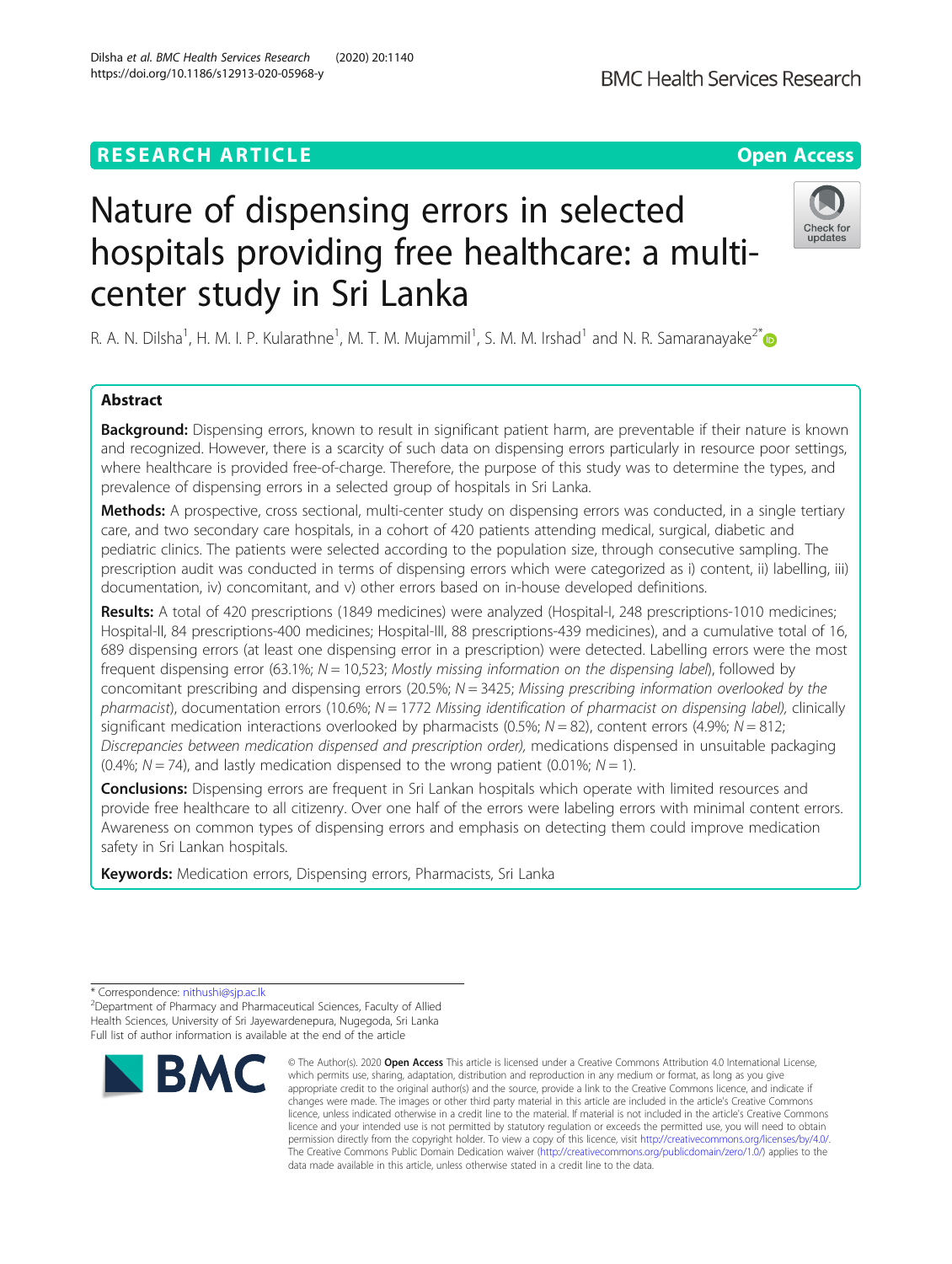# Background

Patient management is a complex set of activities, and involves several healthcare professionals with diverse knowledge and skills. Once a disease diagnosis is made therapeutic intervention is the frequent norm, which entails appropriate drug prescribing, dispensing and administration of medications to achieve the desired outcomes. During this medication process, unintentional errors which are harmful or life-threatening to patients may occur, and these are termed medication errors. Medication errors are defined as failures in the treatment process that leads to or has the potential to cause harm to patients  $[1]$  $[1]$ .

Dispensing itself is a complicated process [[2](#page-9-0)] and involves receiving the prescription, interpreting and reviewing the appropriateness of prescribed medications, calculating required doses, preparing dispensing labels, retrieving and preparing medications, double-checking against the prescription, and handing over to patient with required instructions and counseling. The dispensing process could be carried out by a single pharmacist or by a team depending on the available resources. Dispensing errors could happen in both these instances resulting in numerous consequences [[3](#page-9-0)–[5\]](#page-9-0). There are accepted standards which should be maintained in each dispensing step to prevent errors [[6](#page-9-0)]. These standards vary depending on the jurisdiction, where the process may either be automated, semi-automated or manually performed. In most jurisdictions, it is a legal requirement for dispensing to be performed under the supervision of a registered pharmacist either with or without the involvement of dispensers or automation [\[7](#page-9-0)–[9](#page-9-0)].

Dispensing errors have been identified and defined in the literature with varying terminology and interpretations [[2,](#page-9-0) [10](#page-9-0), [11](#page-9-0)]. Some define a dispensing error simply as a discrepancy between medicines prescribed and medicines received by the patient [\[10\]](#page-9-0) or as a discrepancy between the written order and the completed prescription [[11\]](#page-9-0). Others have dichotomously sub-classified dispensing errors as either preventable or unpreventable errors [\[12](#page-9-0)–[15\]](#page-9-0), Thus, the errors detected after the medication had been issued and patient had left the pharmacy are classified as external errors/ incidents classified as unpreventable dispensing incidents/errors [[12\]](#page-9-0) [[13](#page-9-0)] and second, as errors detected within the pharmacy before the issue of medications to patients that are termed near-misses, internal errors [[12](#page-9-0)], or preventable dispensing incidents/errors [[13](#page-9-0)]. However, numerous workers have used a more detailed classification of based on the type of the error (e.g. Wrong drug, wrong dose, wrong strength) [[4,](#page-9-0) [13,](#page-9-0) [15](#page-9-0)–[20\]](#page-9-0) and then sub-grouped taking into consideration the specific temporal step at which the error was introduced into the process, as content errors [[19](#page-9-0), [20\]](#page-9-0), labeling errors [[19](#page-9-0), [20\]](#page-9-0), documentation errors  $[18]$ , issue errors  $[4]$  $[4]$  and filing errors  $[17]$  $[17]$ .

Although dispensing errors are unintentional, it is important to identify their prevalence and types, in order to minimize or to prevent them  $[16]$  $[16]$  $[16]$ . Several studies have been conducted in the West to investigate factors that cause dispensing errors [\[2](#page-9-0), [16](#page-9-0), [21\]](#page-9-0) and outcomes of these studies have been subsequently used to improve medication safety in these settings. High workload, inadequate and inexperienced staff, illegible handwriting, physical distractions and interruptions in the working environment, and similar medication names (Look-alike/ sound-alike medicine names) were found to be the common causes of dispensing errors [[11,](#page-9-0) [22](#page-9-0)–[24](#page-9-0)]. However, it must be noted that the nature and causes of dispensing errors may differ depending on the type of the healthcare setting and should not be generalized.

Dispensing errors impart an additional burden on healthcare systems [\[4](#page-9-0)]. The occurrence of ADEs/ADRs and drug interactions due to dispensing errors have been associated with significant clinical impact  $[4, 25]$  $[4, 25]$  $[4, 25]$  $[4, 25]$ . Even though there is obvious financial burden in managing consequences of dispensing errors, there are no studies, to our knowledge, that clearly assess this aspect separately for dispensing errors, but as a cumulative consequence of medication errors [[19](#page-9-0), [20,](#page-9-0) [26](#page-9-0)–[28](#page-9-0)]. Middleincome developing countries such as Sri Lanka lack adequate resources, both financial and human, to cope with this additional demand due to dispensing errors and consequent adverse drug events.

In Sri Lanka, healthcare services offered by the State is free-of-charge to its citizenry. More than 80% of the population benefit from this free service where, 54 million patients attend the outpatient departments annually, and 25.8 million patients attend various clinics of State hospitals, with integrated pharmacy services [[29\]](#page-9-0). Owing to the stringent economic conditions and the non-profit services provided, the Sri Lankan healthcare system operates with major resource limitations, with prescriptions limited to a government mandated Essential Medicines List [[24,](#page-9-0) [30,](#page-9-0) [31](#page-9-0)]. Given these concerns, an errorfree, and a safe dispensing environ in outpatient care is an absolute necessity in hospitals, especially because dispensing is the last stage of the medication delivery process, and uncertifiable errors committed at this stage have a high likelihood of impacting patient well-being.

Although there are several Sri Lankan studies in reporting on prescription errors and medication errors [[30,](#page-9-0) [32](#page-9-0)–[35\]](#page-9-0) only one investigation, to our knowledge, has reported some aspects of dispensing errors, their types and prevalence. The latter by Hettihewa et al. [[36](#page-9-0)] reported a low dispenser to patient ratio, and the need for introducing a well-prepared medicine labeling system but they did not report detailed features of dispensing errors. Hence, in the absence of a basic data base on this subject, the current study was focused on acquiring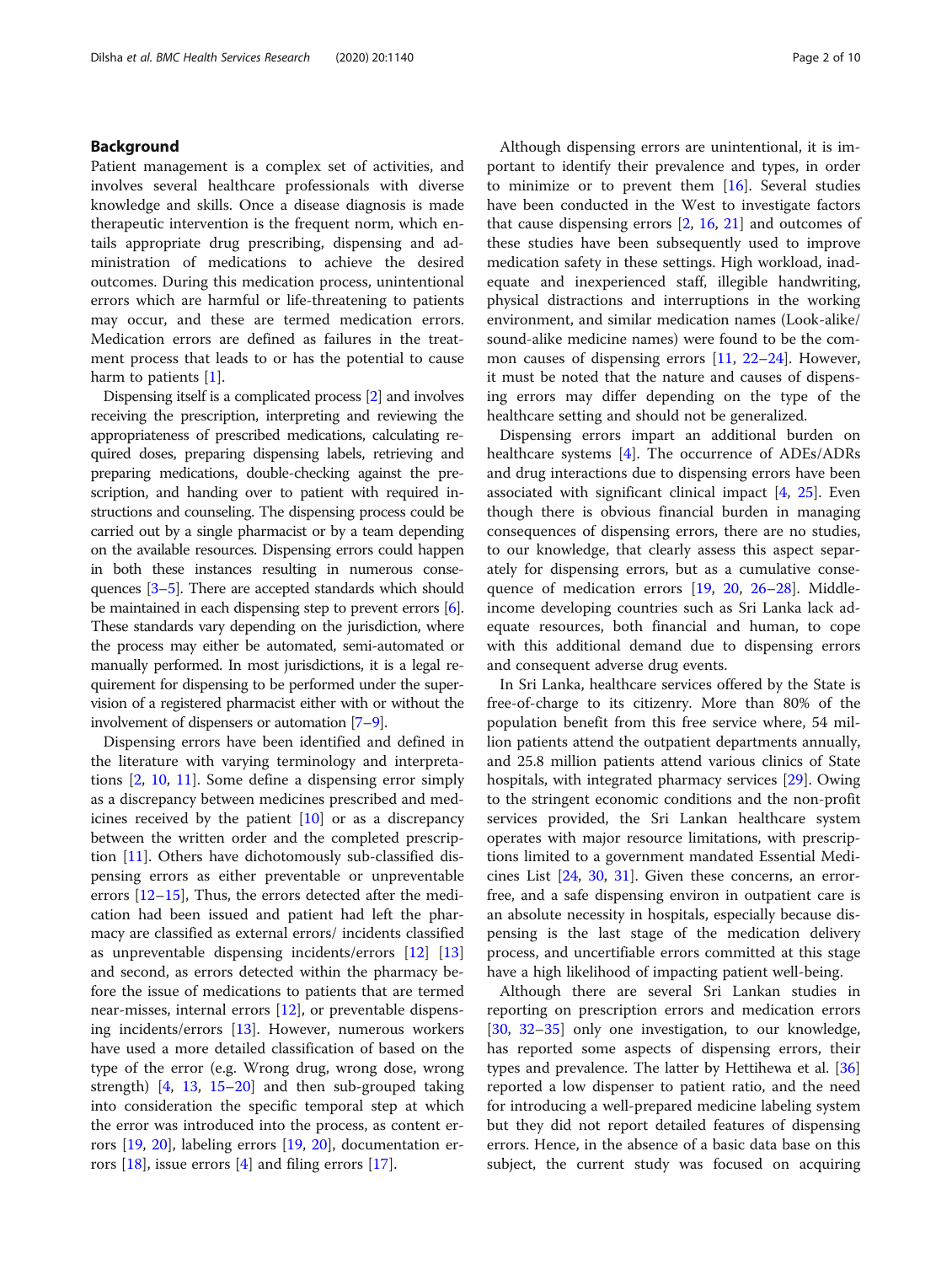# Methods

# Study design and setting

This study was a prospective cross sectional and multicenter study. Three State hospitals representing three different Provinces in Sri Lanka were selected for study through convenience sampling. Study hospital 1 (SH1) is the largest tertiary care hospital in the Uva Province with 1493 beds, and 40 medical consultants, serving 295 daily inpatient admissions, 810 daily outpatients and 424,024 annual clinic visits. Study hospital 2 (SH2) is a Type B Base Hospital (A hospital with all basic specialties, medical, diabetic, psychiatric, pediatric and several other clinics) in the Sabaragamuwa Province with 325 beds, and 12 medical consultants serving 120 daily inpatient admissions, 700 daily outpatients, and 126,272 clinic visits per year. Study hospital 3 (SH3) is a Type A Base Hospital (A hospital with all basic specialties, medical, diabetic, psychiatric, pediatric and several other additional specialties like dermatology, ophthalmology) in the North Western Province with 374 beds and 19 medical consultants, serving 175 daily admissions, 740 daily outpatients, and 132,000 annual clinic visits. There were 14 pharmacists involved in dispensing in SH1, four in SH2, and five in SH3. The cumulative population size of all three hospitals was approximately 52,942 patients (SH1, 31,336; SH2, 10,606; SH3, 11,000) per month.

# Study participants

The study cohort were both men and women, attending medical, diabetic, psychiatric or pediatric clinics in select three study hospitals, prescribed with at least one medicine from the relevant clinic, and obtaining medicines from the hospital pharmacy at the study site. Caregivers or family members of patients who had come to collect medicines from the pharmacy and had the prescription in hand were also eligible. Those prescribed with external preparations and medical devices only, and patients attending only for counselling sessions at psychiatric clinics were not considered for selection.

# Sample size calculation and sample selection

The required sample size was calculated using the Raosoft online sample size calculator (Raosoft. Inc), considering a 5% margin of error, 95% confidence level, 50% response distribution and a population size of 52,942. The calculated sample size was 380, but 420 was considered after accounting for 10% missing data. The calculated sample size was proportioned to the three hospitals based on the outpatient participation of each hospital in each month (SH1,  $N = 248$ ; SH2,  $N = 84$ ; SH3,  $N = 88$ ).

The sample size allocated for each hospital was further proportioned to each clinic based on the number of registered clinic attendees during each month.

# Data collection

A consecutive sampling method was used to select patients from each hospital. Data were collected every clinic day, on a selected month, in the morning from 10.00 a.m. to 12.00 noon from morning clinics, and from 2.00 p.m. to 4.00 p.m. from evening clinics until the sample size was achieved. At 10.00 a.m. the first patient available at the first dispensing counter was selected, and the next available patient in the adjacent counter at the time of completing the review of the first patient, was selected next.

# Study procedure

The prescription of a patient was matched with the corresponding dispensing labels and dispensed medicines to detect dispensing errors. Medication names, doses, frequencies, duration, number of units to be dispensed, and routes of administration, mentioned on the prescription, were matched with instructions written on the dispensing label and the medications dispensed to patient, to ensure accuracy. Further, a list of in-house definitions for dispensing errors was developed (See Supplementary Table 1, Additional file [1\)](#page-8-0) and was used as a guide for identification of other dispensing errors. In-house definitions for dispensing errors were developed according to published literature [\[11,](#page-9-0) [16](#page-9-0), [37](#page-9-0), [38](#page-9-0)] and to suit the study setting (See Supplementary Table 1, Additional file [1](#page-8-0)). Three different pharmacists collected data in the three study settings but all were pre-trained on identification of dispensing errors.

Prior to collecting data, and for internal standardization, the three pharmacists who collected the data assessed dispensing errors in 10 hypothetical cases and compared results for discrepancies. All discrepancies were discussed until a final consensus was reached on how to proceed when similar situations are encountered. The British National Formulary [\[39](#page-9-0)], the Australian Medicines Handbook [[40](#page-9-0)], and the Australian Pharmaceutical Formulary and Handbook [\[41\]](#page-9-0) were used as references during data collection. Drug interactions were detected using an online drug interaction checker ([Drugs.com\)](http://drugs.com) [\[42\]](#page-9-0). Drug interactions that were undetected by the dispensing pharmacist at the point of dispensing were considered as errors.

Where dispensed medicines or instructions on dispensing labels did not match with the respective prescription, the research pharmacist informed the dispensing pharmacist of this discrepancy and documented reasons where relevant. However, the research pharmacists did not provide any further interventions to correct dispensing errors which were detected.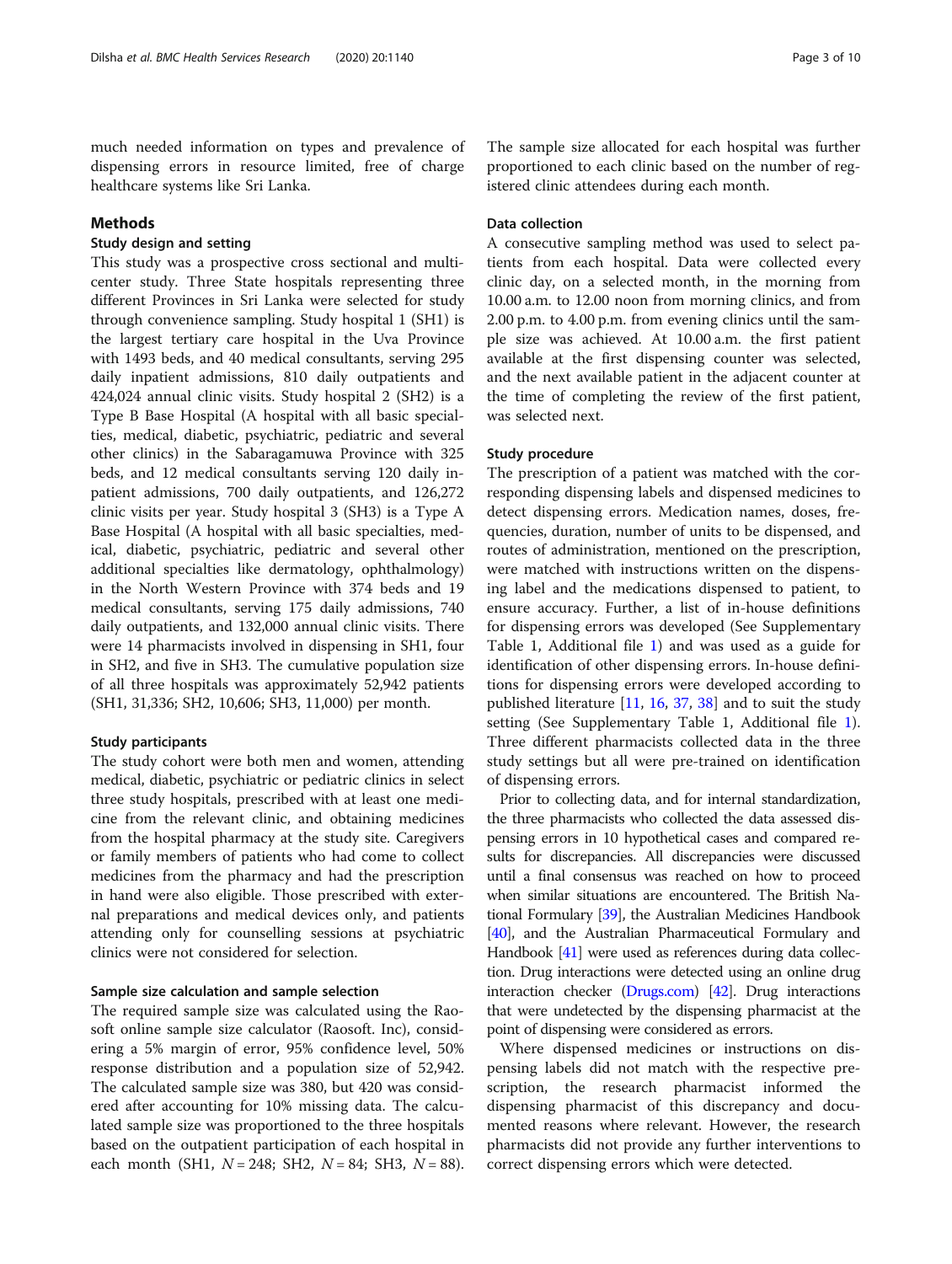#### Statistical analysis

Data were analyzed using the statistical data analysis package, SPSS (Version 25.0). Results were presented as frequencies and percentages. Dispensing errors of the three hospitals were not compared as it was not an objective of our study. Chi square was used to compare proportions of dispensing errors among clinic types.

#### Ethical consideration

Ethical approval for this study was obtained from the Ethics Review Committee of the University of Sri Jayewardenepura (Ref:85/17). Permission was obtained formally from all study hospitals. Written informed consent was obtained from study participants. Confidentiality of the data and the privacy of the participants were maintained through anonymity.

#### Results

A total of 420 prescriptions, and 1849 medicines were evaluated from all the three hospitals (SH1,  $N = 248$ ; SH2,  $N = 88$ ; SH3,  $N = 84$ ). There was a mean of 4.4 medications (SD 2.3) per each prescription (Ranging from 1 to 12 medications per prescription) (Table 1).

After evaluation of the prescriptions, a cumulative total of 16,689 dispensing errors were identified (Table [2\)](#page-4-0). This high number of dispensing errors included labelling errors (Mostly missing information on the dispensing label, 63.1%;  $N = 10,523$ ; approx. six labelling errors for each medication dispensed), concomitant prescribing and dispensing errors (Missing prescribing information overlooked by the pharmacist,  $20.5\%$ ; $N = 3425$ , and clinically significant medication interactions in prescriptions overlooked by pharmacists,  $0.5\%$ ; $N = 82$ ; approx. two concomitant errors for each medication dispensed), documentation errors (Missing identification of pharmacist on dispensing label,  $10.6\%$ ; $N = 1772$ ; approx. one documentation error for each medication dispensed), content errors (Discrepancies between medication dispensed and prescription order,  $4.9\%$ ; $N = 812$ ; approx. 0.4 content errors for each medication dispensed), medications dispensed in unsuitable packaging  $(0.4\%;N = 74; 0.04 \text{ pack}$ aging errors for each medication dispensed), and one case of medication dispensed to the wrong patient (0.01%) (Table [3\)](#page-5-0). Dispensing error rates of each subtype are indicated in Table [3](#page-5-0). See & insert [Results](#page-8-0) (Table [3\)](#page-5-0).

There were five incidents of dispensing wrong medicines where famotidine was dispensed when omeprazole was written on the prescription but on verbal instructions by the prescriber. The prescription was not corrected accordingly and there was no systematic procedure to record verbal instructions received from the prescriber. The wrong strength of medicine was dispensed to 62 patients including dispensing of hydrochlorothiazide 25 mg when '1 tab' (one tablet) was written on the prescription. Further examination of patient records revealed that the intention was to prescribe 50 mg and not 25 mg. The latter incident was a good example of a concomitant prescribing and dispensing error due to the prescriber not indicating the strength of the medicine. Further, the pharmacist had not attempted to clarify the prescription prior to dispensing the medication, and had dispensed the strength of the medicine available in the pharmacy.

Wrong dosage form errors were mainly due to dispensing of modified dosage forms instead of normal release forms which were expected to be administered by breaking or crushing  $(N = 62)$ . Aspirin 150 mg enteric coated tablets were dispensed instead of aspirin 75 mg tablets (to be broken in half), and sodium valproate 200 mg enteric coated tablets were dispensed instead of 100 mg tablets (to be broken in half). Dispensing the wrong number of medication units was the most prominent content error recorded in all three hospitals. One or two tablets/capsules were issued in excess of the prescribed amount in many instances (Table [3](#page-5-0)) See & insert [Results](#page-8-0) (Table [3\)](#page-5-0).

Prevalence of labeling errors were significantly higher  $(P<0.001)$  in pediatric clinics compared to other types of clinics (See Supplementary Table 2, Additional file [2](#page-8-0)). It was observed that labelling errors such as missing name of the medicine and missing dosage form, were reduced significantly when using printed, as opposed to handwritten, labels ( $P < 0.001$ ). However, labeling errors such as failing to include the duration of medications in the label persisted even with printed labels (No significant difference between printed and handwritten label,  $P = 0.171$ .

Eighteen clinically significant drug interactions were detected among 82 prescribed medications (Table [4](#page-7-0)) and

### Table 1 Summary of prescriptions and medications analyzed

|                                                 | SH <sub>1</sub> | SH <sub>2</sub> | SH <sub>3</sub> | <b>Total</b> |
|-------------------------------------------------|-----------------|-----------------|-----------------|--------------|
| Number of prescriptions                         | 248             | 84              | 88              | 420          |
| Number of medicines                             | 1010            | 400             | 439             | 1849         |
| Mean number of medicines in a prescription (SD) | 4.1(2.3)        | 4.7<br>(2.5)    | 5.0<br>(2.3)    | 4.4<br>(2.3) |
| Total number of dispensing errors detected      | 9326            | 3036            | 4327            | 16,689       |

(Total number of prescriptions analyzed was used as the denominator to analyze the average number of medications in a prescription. SD Standard Deviation)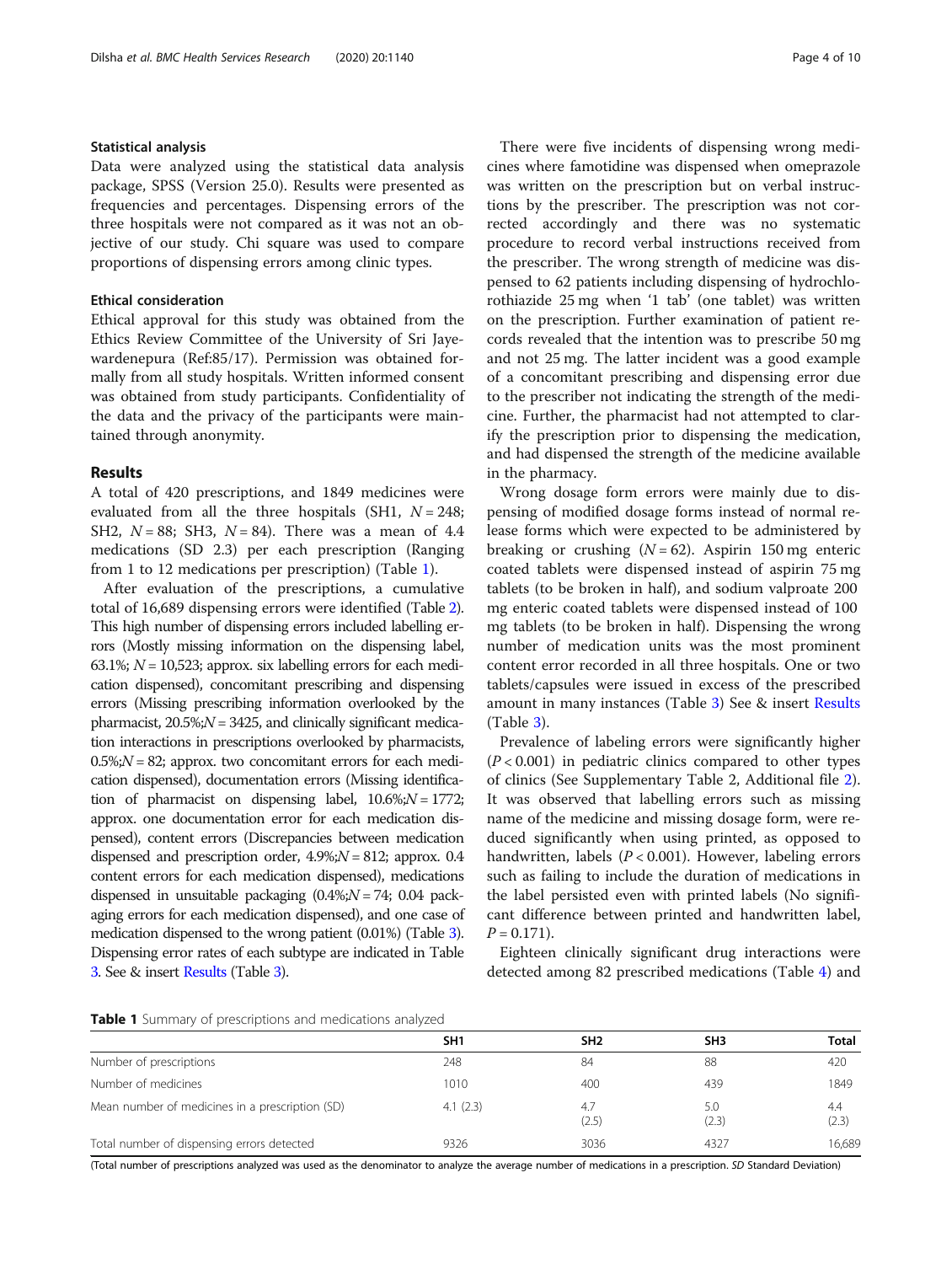|                                                  | <b>SH1</b>     | SH <sub>2</sub> | SH <sub>3</sub> | <b>Total</b>   |
|--------------------------------------------------|----------------|-----------------|-----------------|----------------|
|                                                  | $(N = 248)$    | $(N = 84)$      | $(N = 88)$      | $(N = 420)$    |
|                                                  | prescriptions) | prescriptions)  | prescriptions)  | prescriptions) |
| Labelling errors, N (%)                          | 6146           | 1644            | 2733            | 10,523         |
|                                                  | $(65.0\%)$     | (56.5%)         | $(63.2\%)$      | $(63.1\%)$     |
| Concomitant prescribing and dispensing errors, N | 1878           | 771             | 858             | 3507           |
| (% )                                             | (19.9%)        | $(24.4\%)$      | $(19.8\%)$      | $(21.0\%)$     |
| Documentation errors, N (%)                      | 948            | 400             | 424             | 1772           |
|                                                  | $(10.0\%)$     | (13.7%)         | $(9.8\%)$       | $(10.6\%)$     |
| Content errors, N (%)                            | 477            | 87              | 248             | 812            |
|                                                  | $(5.0\%)$      | $(3.0\%)$       | (5.7%)          | (4.9%)         |
| Other errors, N (%)                              | 6              | 9               | 60              | 75             |
|                                                  | $(0.1\%)$      | $(0.3\%)$       | $(1.4\%)$       | (0.4% )        |
| Total                                            | 9455           | 2911            | 4323            | 16,689         |
|                                                  | (56.7%)        | $(17.4\%)$      | $(25.9\%)$      | $(100.0\%)$    |

#### <span id="page-4-0"></span>Table 2 Summary of different types of dispensing errors in study hospitals

(Total number of errors encountered from each hospital was used as the denominator to calculate column percentages. N, Number of prescriptions analyzed. Other errors = Errors made in the dispensing process which are not content, labelling, documentation or concomitant prescribing and dispensing errors)

most were related to the psychiatry clinics (40/82). Only one incident of dispensing to a wrong patient was detected where a patient had picked a medication pack accidently left behind by another patient.

# **Discussion**

In total we assessed 420 prescriptions that encompassed 1849 medications, from three Sri Lankan hospitals, and noted 16,688 dispensing errors. Amongst the 1849 medications, labelling errors  $(N = 10,523)$ , concomitant prescribing and dispensing errors  $(N = 3507)$ , documentation errors ( $N = 1772$ ), content errors ( $N = 812$ ), medications dispensed in unsuitable packaging  $(N = 74)$ , and one case of medication dispensed to the wrong patient were identified. It was evident that, most dispensing errors were only potential errors related to missing information in dispensing labels.

It was interesting, and somewhat disappointing to note that all of the 420 prescriptions we evaluated had at least one dispensing error. In a similar study from Brazil, Anacleto et al., (2007) also reported at least one dispensing error in 81.8% of prescriptions, after evaluating 345 prescriptions [[22](#page-9-0)]. However, most studies have reported a lower prevalence of errors relative to the current study. Thus, an American study in 2003 reported a dispensing error rate of 3.6% (among 5075 prescriptions, 140,755 medication doses) [\[4](#page-9-0)], a study in France in 2009, a rate of 2.5% (among 734 unit dose medication cassettes) [\[42](#page-9-0)], and a study in UK in 2002, a rate of 2.1% (among 849 dispensed items) [[24\]](#page-9-0). However, it was difficult to assess if all these studies had used the same explicit definitions as we did to justify comparison. A review of dispensing errors also revealed that dispensing error rates varied between countries (0.015–33.5%) depending on the dispensing system, research method, and classification of dispensing error types [\[43](#page-9-0)]. Our study examined the full range of errors that could occur during the dispensing process including missing prescriber and pharmacist identification, on prescriptions and dispensing labels, respectively.

Labeling errors, documentation errors, content errors and concomitant (prescribing and dispensing) errors were the dispensing error types assessed by most other studies [[11](#page-9-0), [22,](#page-9-0) [43](#page-9-0), [44\]](#page-9-0). While content errors were most frequent in other reported studies [\[4](#page-9-0), [12,](#page-9-0) [42\]](#page-9-0) labelling errors (63.1%  $n = 10,523$ ) were the highest in the current study. Nevertheless, similar findings have also been reported in developed countries like USA where Flynn and Breger (1999) reported 80% of dispensing errors to be wrong labelling information in the ambulatory care setting  $[45]$  $[45]$ , and James et al., (2008) reported a labeling error rate of 58.2% followed by 41.8% of content errors in a Welsh (UK) national hospital setting [\[2](#page-9-0)].

All content errors could cause serious harm to patients. In our study, among the 4.9% content errors, most were related to dispensing the wrong number of medication units (83.8%;  $n = 540$ )) where one or two tablets were issued in excess of the prescribed quantity. Although this seems a trivial mistake, consequences of dispensing extra doses to patients could be harmful. Besides, wastage of medicines will undoubtedly add to the healthcare cost especially in limited resource settings like Sri Lanka. A similar pattern was also reported by Cina et al., (2006) in USA where the highest dispensing errors reported were related to supply of the wrong quantity of medications (59%,  $n = 2970$ ) [[4](#page-9-0)]. Even among the few content errors found in this study, wrong medication and wrong strength errors were minimal (9 and 11% respectively) [[4](#page-9-0)]. In contrast, most common content errors reported in UK were wrong medications (23.0%), wrong strength (23.0%), wrong directions (10.0%) or wrong quantity  $(10.0\%)$  errors in 2002  $[46]$  $[46]$ . Another UK study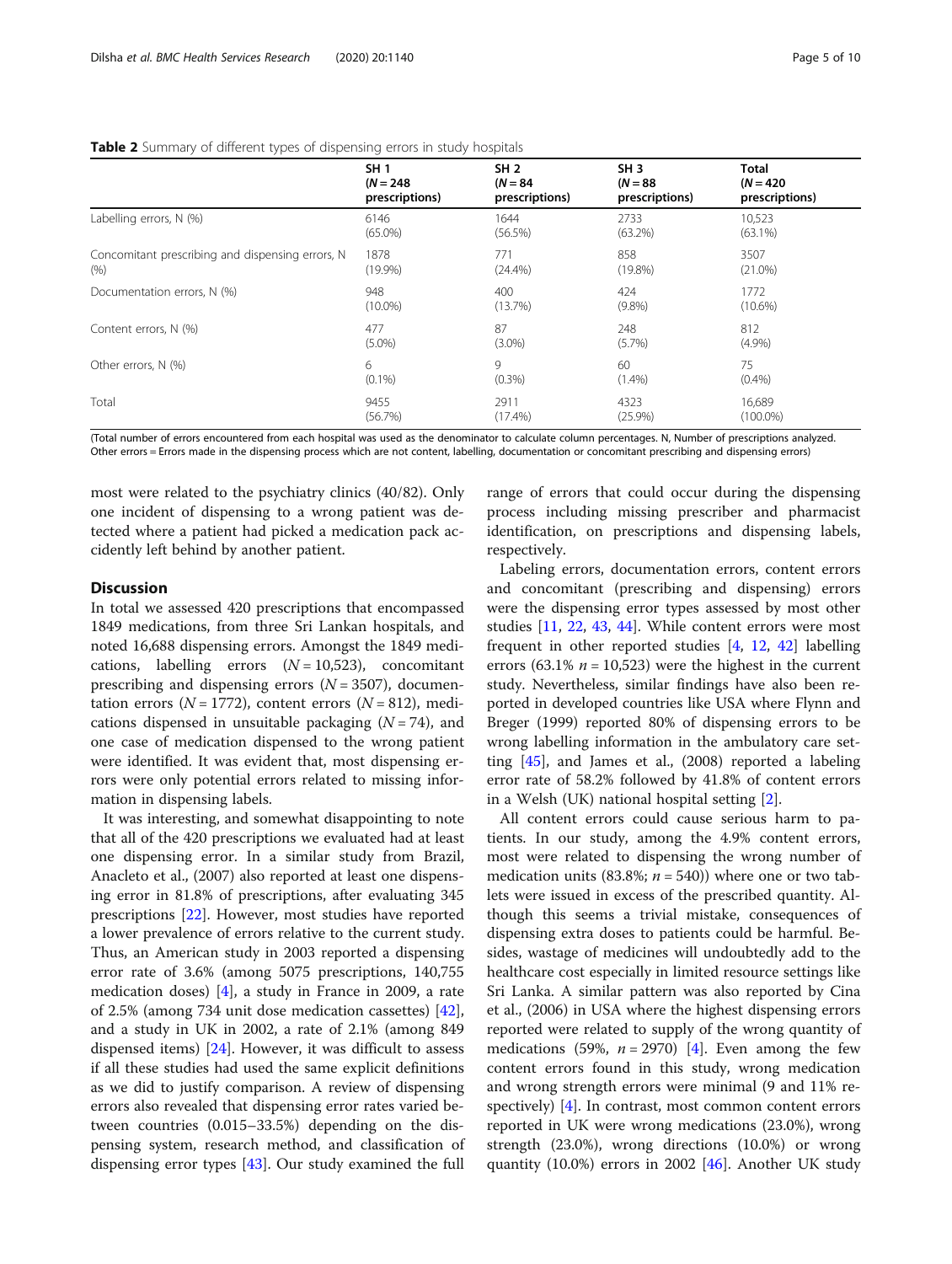<span id="page-5-0"></span>

|                                                                                                     | Example                                                                                                                                                                                                                                                                                                                                                         | SH <sub>1</sub><br>$(N=1010)$ $(N=400)$ | SH <sub>2</sub> | SH <sub>3</sub><br>(N=410) | <b>Total</b><br>$(N=1849)$ | Error for each<br>medication<br>dispensed |
|-----------------------------------------------------------------------------------------------------|-----------------------------------------------------------------------------------------------------------------------------------------------------------------------------------------------------------------------------------------------------------------------------------------------------------------------------------------------------------------|-----------------------------------------|-----------------|----------------------------|----------------------------|-------------------------------------------|
| Labelling errors                                                                                    |                                                                                                                                                                                                                                                                                                                                                                 |                                         |                 |                            |                            |                                           |
| Duration of medications not<br>indicated on dispensing label                                        | Diclofenac sodium tablets 50 mg bd for 3 days<br>was prescribed. Six tablets were dispensed with<br>directions to be used (one tablet two times per<br>day) but without indicating that the treatment<br>should continue for 3 days.                                                                                                                            | 966                                     | 379             | 413                        | 1758                       | $1758/1849 = 0.95$                        |
| Total quantity of medication<br>dispensed not indicated on<br>dispensing label                      | 84 tablets of metformin (500 mg tds for 4/52) was<br>dispensed without indicating the total number of<br>tablets (84) on the dispensing label.<br>56 beclomethesome capsules (400 microgram BD<br>01 month) was dispensed without indicating the<br>total number of capsules as 56 on the dispensing<br>label.                                                  | 958                                     | 216             | 416                        | 1590                       | $1590/1849 = 0.86$                        |
| Dosage form is not indicated<br>on dispensing label                                                 | Dispensed amoxicillin 125 mg chewable tablets<br>and indicated amoxicillin 125 mg instead of<br>amoxicillin 125 mg chewable tablets on the<br>dispensing label                                                                                                                                                                                                  | 777                                     | 221             | 286                        | 1284                       | $1284/1849 = 0.69$                        |
| Incorrect or incomplete<br>medicine strength on<br>dispensing label                                 | Indicated thyroxin 50 mg instead of 50<br>micrograms on dispensing label                                                                                                                                                                                                                                                                                        | 906                                     | 96              | 278                        | 1280                       | $1280/1849 = 0.69$                        |
| Medicine strength not<br>indicated on dispensing label                                              | Prescribed aspirin 75 mg nocte and dispensed 28<br>tablets of aspirin 75 mg tablets in dispensing label<br>indicating only 'aspirin 01 at night' instead of<br>'aspirin 75 mg take 01 tablet at night'                                                                                                                                                          | 907                                     | 61              | 284                        | 1252                       | $1252/1849 = 0.68$                        |
| Incorrect or incomplete<br>medicine name (using<br>unapproved abbreviations) on<br>dispensing label | Indicating paracetamol as PCM, carbamazepine as<br>CBZ on dispensing label                                                                                                                                                                                                                                                                                      | 508                                     | 221             | 288                        | 1017                       | $1017/1849 = 0.55$                        |
| Medicine name not indicated<br>on dispensing label (neither<br>generic nor brand)                   | Verapamil 40 mg tds was prescribed and 84<br>tablets of verapamil was dispensed with directions<br>to be used, but without indicating the medication<br>name on the dispensing label<br>Was commonly observed with paracetamol and<br>chlorpheniramine as well                                                                                                  | 514                                     | 34              | 198                        | 746                        | $746/1849 = 0.40$                         |
| Incorrect or incomplete<br>dosage form on dispensing<br>label                                       | Indicating ISMN 60 mg only instead of ISMN 60<br>mg SR tablet on dispensing label                                                                                                                                                                                                                                                                               | 233                                     | 179             | 153                        | 565                        | $565/1849 = 0.31$                         |
| Special instructions not<br>provided where necessary                                                | Instruction of Take at least half an hour before<br>food' was not on the dispensing label for<br>omeprazole.<br>Swallow whole (Do not crush or chew) for enteric<br>coated tablets such as erythromycin and<br>omeprazole was absent.                                                                                                                           | 241                                     | 117             | 151                        | 509                        | $509/1849 = 0.28$                         |
| Failing to attach auxiliary<br>labels                                                               | Additional labels of "Shake the bottle" and "Store<br>in refrigerator" was not attached to reconstituted<br>cephalexin syrup container (Cephalexin was<br>reconstituted in bulk and the required volume was<br>dispensed in a different container without original<br>label indicating these information)                                                       | 127                                     | 83              | 73                         | 283                        | $283/1849 = 0.15$                         |
| No label with dispensed<br>medicine                                                                 | Paracetamol 2 tbs SOS was prescribed and 20<br>paracetamol tablets were dispensed in an<br>envelope with no written information on the<br>envelope. Same was observed with salbutamol<br>and beclomethasone capsules.<br>Insulin 12 IU mane and 10 IU nocte was prescribed<br>and 1 vial of insulin has dispensed in a container<br>without a dispensing label. |                                         | 21              | 153                        | 174                        | $174/1849 = 0.09$                         |
| Dosing intervals and<br>frequency not indicated on<br>dispensing label                              | Paracetamol two tablets' written instead of<br>'paracetamol two tablets to be taken every 6 hrly<br>Dry powder capsules of salbutamol and                                                                                                                                                                                                                       | 09                                      | 16              | 40                         | 65                         | $65/1849 = 0.04$                          |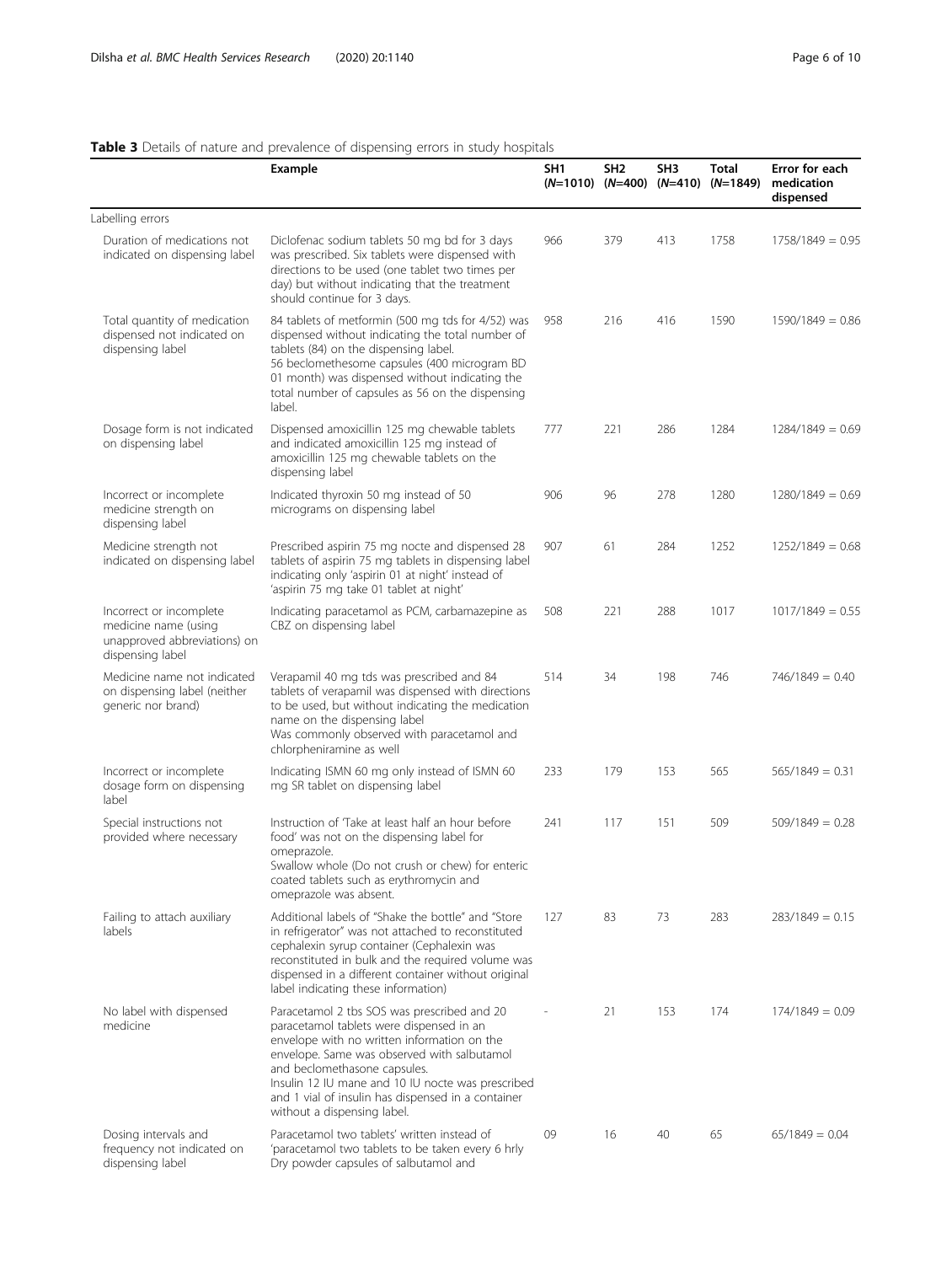# Table 3 Details of nature and prevalence of dispensing errors in study hospitals (Continued)

|                                                                                                    | <b>Example</b>                                                                                                                                                                                                                                                                                      | SH <sub>1</sub><br>$(N=1010)$ $(N=400)$ $(N=410)$ | SH <sub>2</sub> | SH <sub>3</sub> | Total<br>$(N=1849)$ | Error for each<br>medication<br>dispensed |
|----------------------------------------------------------------------------------------------------|-----------------------------------------------------------------------------------------------------------------------------------------------------------------------------------------------------------------------------------------------------------------------------------------------------|---------------------------------------------------|-----------------|-----------------|---------------------|-------------------------------------------|
|                                                                                                    | beclamethasone as prescribed as 1 capsule bd and<br>it was dispensed to patients without any dosing<br>interval or frequency of administration<br>Was not with dry powder capsules of salbutamol<br>(Asthelin)                                                                                      |                                                   |                 |                 |                     |                                           |
| Total                                                                                              |                                                                                                                                                                                                                                                                                                     | 6146                                              | 1644            | 2733            | 10523<br>$(63.1\%)$ |                                           |
| Concomitant errors                                                                                 |                                                                                                                                                                                                                                                                                                     |                                                   |                 |                 |                     |                                           |
| Medicine name, route, dosage<br>form not indicated in<br>prescription but ignored by<br>pharmacist | Losartan 1 bd was written instead of losartan 50<br>mg tablet bd for 1/12                                                                                                                                                                                                                           | 922                                               | 381             | 418             | 1721                | $1721/1849 = 0.93$                        |
| Prescriber not identified in<br>prescription but ignored by<br>pharmacist                          |                                                                                                                                                                                                                                                                                                     | 918                                               | 316             | 422             | 1656                | $1656/1849 = 0.90$                        |
| Clinically significant drug<br>interactions on prescription<br>missed by pharmacist                | Medicines have been dispensed without detecting<br>the drug-drug interactions (Table 4) in the<br>prescription<br>Eg: Both enalapril and spironolactone were<br>prescribed together and the interaction was not<br>detected by the pharmacist. Both medicines were<br>dispensed to be used together | 38                                                | 26              | 18              | 82                  | $82/1849 = 0.04$                          |
| Patient name and age not<br>indicated in prescription but<br>ignored by pharmacist                 |                                                                                                                                                                                                                                                                                                     |                                                   | 48              |                 | 48                  | $48/1849 = 0.03$                          |
| Total                                                                                              |                                                                                                                                                                                                                                                                                                     | 1878                                              | 771             | 858             | 3507<br>$(21.0\%)$  |                                           |
| Documentation errors                                                                               |                                                                                                                                                                                                                                                                                                     |                                                   |                 |                 |                     |                                           |
| Pharmacist who dispensed<br>the medications were not<br>indicated on label                         |                                                                                                                                                                                                                                                                                                     | 948                                               | 400             | 424             | 1772                | $1772/1849 = 0.96$                        |
| Total                                                                                              |                                                                                                                                                                                                                                                                                                     | 948                                               | 400             | 424             | 1772<br>$(10.6\%)$  |                                           |
| Content errors                                                                                     |                                                                                                                                                                                                                                                                                                     |                                                   |                 |                 |                     |                                           |
| Wrong number of units                                                                              | Issuing 31 tablets of atorvastatin 10 mg instead of<br>28 tablets (03 tables were issued in excess)                                                                                                                                                                                                 | 462                                               | 78              | 139             | 679                 | $679/1849 = 0.37$                         |
| Wrong dosage form                                                                                  | Dispensing a slow release form of ISMN 60 mg SR<br>instead of normal release ISMN 30 mg. (Patient<br>was advised to crush it and take the half from<br>ISMN 60 mg SR)                                                                                                                               | 15                                                | 07              | 44              | 66                  | $66/1849 = 0.04$                          |
| Wrong strength                                                                                     | Dispensing of hydrochlorothiazide 25 mg tablets<br>instead of 50 mg when prescribed as 1 tablet in<br>the prescription                                                                                                                                                                              |                                                   | 02              | 60              | 62                  | $62/1849 = 0.03$                          |
| Wrong medications                                                                                  | Dispensing of famotidine instead of omeprazole at<br>verbal request of the prescriber but not corrected<br>in the prescription                                                                                                                                                                      | $\overline{\phantom{a}}$                          |                 | 05              | 05                  | $05/1849 = 0.003$                         |
| Medication omissions                                                                               | [No errors detected]                                                                                                                                                                                                                                                                                |                                                   |                 |                 |                     |                                           |
| Deteriorated medicine                                                                              | [No errors detected]                                                                                                                                                                                                                                                                                |                                                   |                 |                 |                     |                                           |
| Total                                                                                              |                                                                                                                                                                                                                                                                                                     | 477                                               | 87              | 248             | 812<br>$(4.9\%)$    |                                           |
| Other errors                                                                                       |                                                                                                                                                                                                                                                                                                     |                                                   |                 |                 |                     |                                           |
| Medications dispensed in<br>unsuitable packaging                                                   | Glyceryl trinitrate (GTN) and thyroxin were<br>dispensed in a container without light protection                                                                                                                                                                                                    | 06                                                | 08              | 60              | 74                  | $74/1849 = 0.04$                          |
| Medications dispensed to<br>wrong patient                                                          | Patient was found carrying medications which were<br>left behind in the counter by the previous patient                                                                                                                                                                                             |                                                   | 01              | $\overline{a}$  | 1                   | $01/1849 = 0.0005$                        |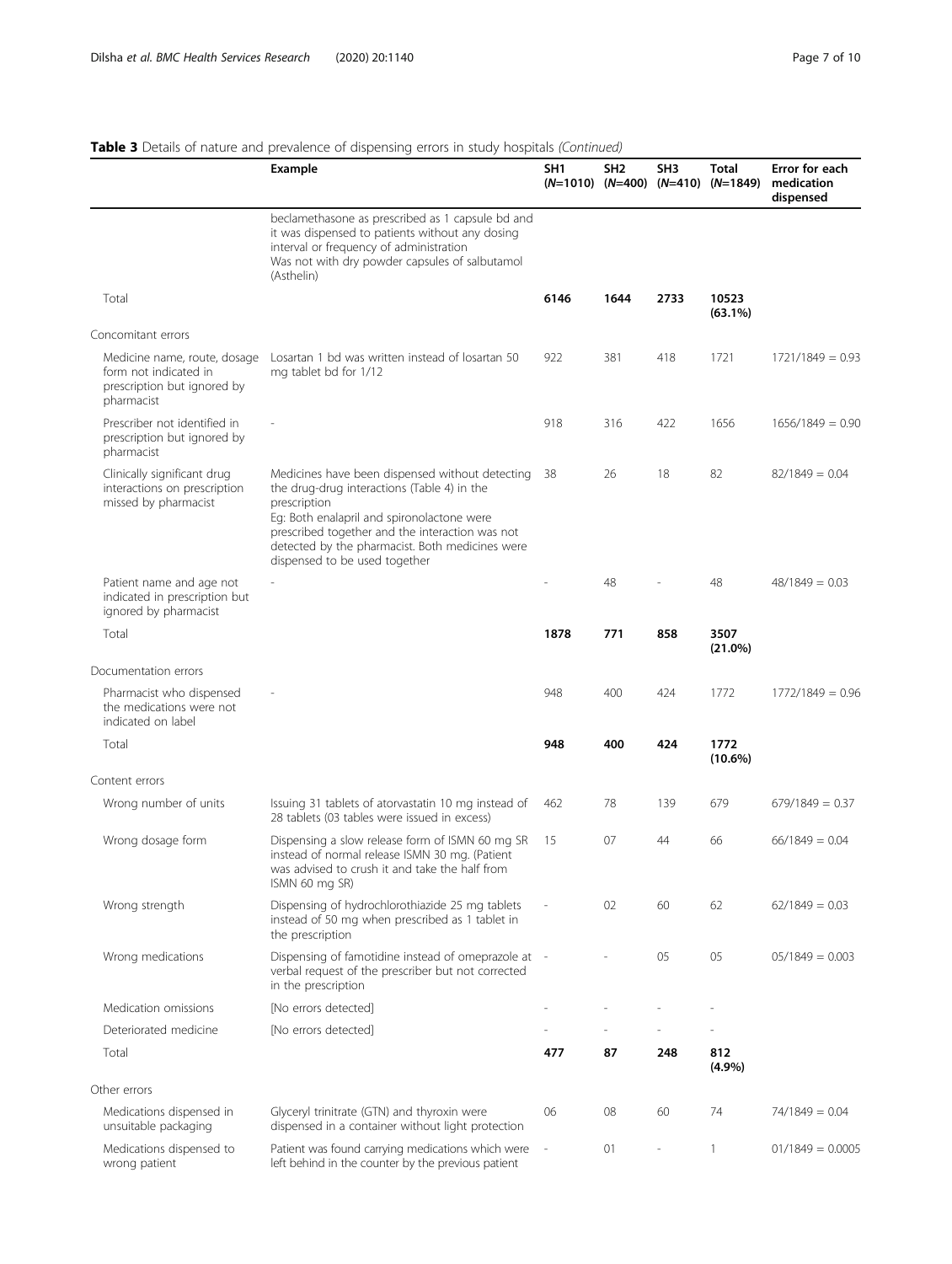|       | Example |  | SH <sub>1</sub> | SH <sub>2</sub> | SH <sub>3</sub> | <b>Total</b> | Error for each<br>$(N=1010)$ $(N=400)$ $(N=410)$ $(N=1849)$ medication<br>dispensed |
|-------|---------|--|-----------------|-----------------|-----------------|--------------|-------------------------------------------------------------------------------------|
| Total |         |  | 06              | 09              | 60              | 75 (0.4%)    |                                                                                     |
|       |         |  | 9455            | 2911            | 4323            | 16689        |                                                                                     |

<span id="page-7-0"></span>**Table 3** Details of nature and prevalence of dispensing errors in study hospitals (Continued)

Total number of dispensing errors in each category was used as denominator to calculate column percentage N Number of dispensing errors

by Beso et al., in 2005 found missing doses to be the most frequent  $(n = 16)$ , followed by incorrect strength  $(n = 15)$  and incorrect medication  $(n = 11)$  errors, among a total of 70 (54%) content errors and 130 dispensing errors [\[16](#page-9-0)]. In Thailand, the dispensing error rate was 1.68 per 10,000 prescriptions in State hospitals and 55.7% of them were wrong medications, 19.4% were wrong strength and 10.0% were wrong dosage form errors [[44\]](#page-9-0).

It is also noteworthy that the labeling errors we found were mostly missing information compared to incorrect information, as reported by others  $[2-4, 16]$  $[2-4, 16]$  $[2-4, 16]$  $[2-4, 16]$  $[2-4, 16]$  $[2-4, 16]$ . Of the missing information, duration of treatment  $(N = 1758)$ , 16.7%), quantity of medication dispensed  $(N = 1590,$ 15.1%), dosage form  $(N = 1284, 12.2%)$  and medication strength  $(N = 1280, 12.1\%)$  were the most frequent. In contrast, others have mostly reported wrong medication details on the label [\[47,](#page-9-0) [48\]](#page-9-0).

Hettihewa et al., (2011) reported that pharmacists in Sri Lanka spent less than a minute (0.81 min) on

dispensing medications to a patient and this could be the major reason for many labelling errors [[36](#page-9-0)]. A single pharmacist must cater for many patients which limits the time spent on one patient  $[49]$  and can be a reason for omitting details on handwritten dispensing labels. Although missing information in labels may not cause immediate harm, such malpractices could lead to issues such as patient non-compliance, overdose due to duplications, and sub-optimal outcomes. Hence system errors of this nature must be given due importance to minimize dispensing errors.

Prescribing errors not detected by pharmacists were categorized as concomitant errors (Concomitant prescribing and dispensing errors). We reported 18 clinically significant drug interactions which were missed by pharmacists, which must be given serious consideration. In addition, this category also contained errors with no immediate harm such as incompleteness of prescriptions which the pharmacist ignored  $(N = 3427/3507)$ . Silva et al., (2008)

Table 4 Clinically significant drug – drug interactions in prescriptions which were not detected by pharmacists

| Interacting medicine pair     | Severity of interaction <sup>a</sup> | Frequency (%) |
|-------------------------------|--------------------------------------|---------------|
| Olanzapine, clonazepam        | Major                                | 11(27.5)      |
| Clopidogrel, omeprazole       | Major                                | 3(7.5)        |
| Amitriptyline, fluoxetine     | Major                                | 3(7.5)        |
| Haloperidol, fluphenazine     | Major                                | 3(7.5)        |
| Olanzapine, topiramate        | Major                                | 3(7.5)        |
| Losartan, spironolactone      | Major                                | 2(5.0)        |
| Haloperidol, promethazine     | Major                                | 2(5.0)        |
| Haloperidol, lithium          | Major                                | 2(5.0)        |
| Haloperidol, chlorpromazine   | Major                                | 2(5.0)        |
| Enalapril, spironolactone     | Major                                | 1(2.5)        |
| Fluoxetine, clopidogrel       | Major                                | 1(2.5)        |
| Imipramine, haloperidol       | Major                                | 1(2.5)        |
| Pioglitazone, clopidogrel     | Major                                | 1(2.5)        |
| Sodium valproate, lamotrigine | Major                                | 1(2.5)        |
| Captopril, potassium chloride | Major                                | 1(2.5)        |
| Imipramine, fluoxetine        | Major                                | 1(2.5)        |
| Enalapril, potassium chloride | Major                                | 1(2.5)        |
| Clonazepam, topiramate        | Major                                | 1(2.5)        |
| <b>Total</b>                  |                                      | 40            |

<sup>a</sup>Severity of interactions as denoted in the [Drugs.com](http://drugs.com) [[25](#page-9-0)], online drug interaction checker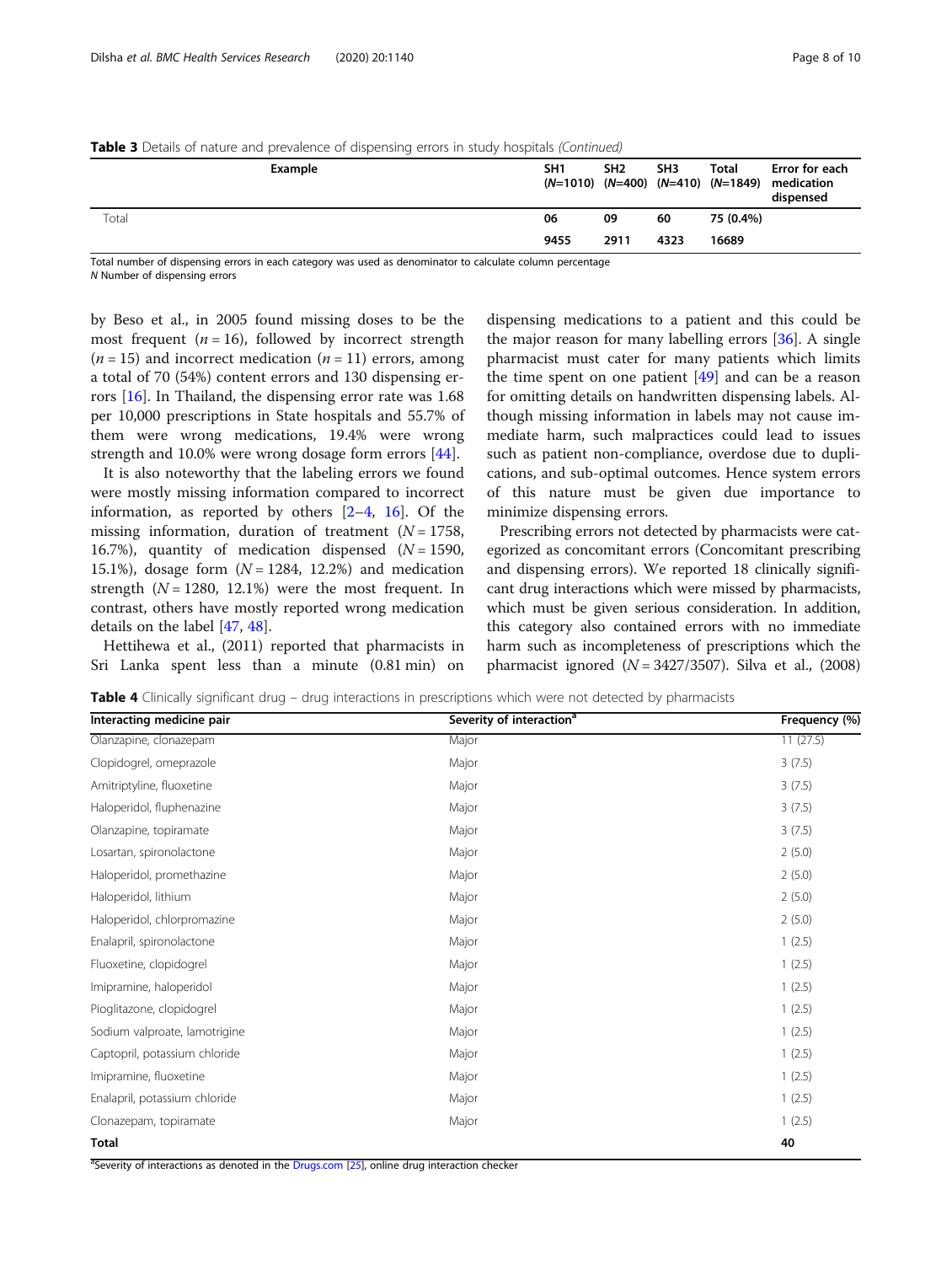<span id="page-8-0"></span>found 615 (87.9%) medicines dispensed without the dosage form being specified in a Brazilian hospital. While the prescriber could not be identified in 8.4% of prescriptions dispensed in Brazil [\[50](#page-9-0)], we reported similar results where 10.4% of prescriptions had missing prescriber identification. Potential errors such as missing information could lead to fatal consequences and hence should be corrected through system improvement.

There are a few noteworthy limitations in the current study. For instance, though a multi-center investigation, only three hospitals were selected through convenience sampling, thus limiting the generalizability of our results to the whole country. Three research pharmacists independently collected data in the three study settings, and despite their training, there may have been slight variations in identifying dispensing errors. It was also possible that most of the missing instructions in dispensing labels were given verbally by pharmacists (only the written instructions were considered), as this element could not be assessed due to the retrospective nature of the study. Harm caused by dispensing errors were not monitored, hence potential harms such as incapacities and hospitalization could not be evaluated in this study. Though this was a multi-centered study results of each study setting were not compared as our objective was only to assess the general prevalence and types of dispensing errors encountered in hospitals in Sri Lanka.

# Conclusions

This study was on dispensing errors conducted in three State hospitals in Sri Lanka using explicit definitions and methodology to grasp all aspects of dispensing errors. Among 1849 medications, 16,689 dispensing errors were detected which included, labelling errors (63.1%;  $N = 10$ , 523), concomitant prescribing and dispensing errors  $(21.0\%; N = 3507)$ , documentation errors  $(10.6\%; N = 1000)$ 1772), content errors  $(4.9\%;N = 812)$ , medications dispensed in unsuitable packaging  $(0.4\%;N = 74)$ , and one case of medication dispensed to the wrong patient. Of the many dispensing errors observed, most were related to missing information in dispensing labels which reflects a poor system, leading to potential harm. Discrepancies between medication dispensed and prescription order (content errors) were minimal in contrast to other published research on dispensing errors. Concomitant prescribing and dispensing errors also existed indicating that pharmacists failed to detect some prescribing errors.

It is highly recommended that all pharmacists are made aware of dispensing errors that happen including the system related errors that could lead to patient harm. Dispensing errors that could lead to medication waste should also be tackled in resource limited healthcare systems such as Sri Lanka. Streamlining and formalizing the dispensing process is essential for developing countries as this could help avoid many dispensing hazards that could arise due to resource limitations. The standard of prescriptions should be improved through continuous awareness programs. We recommend national guidelines on dispensing of medicines to be developed to suit resource limited settings and to be implemented across the country.

#### Supplementary Information

The online version contains supplementary material available at [https://doi.](https://doi.org/10.1186/s12913-020-05968-y) [org/10.1186/s12913-020-05968-y](https://doi.org/10.1186/s12913-020-05968-y).

Additional file 1: Supplementary Table 1: Important supplementary table with results was with document named as Supplementary Table 1: In-house definition of dispensing errors.

Additional file 2: Supplementary Table 2: Important supplementary table with results was with document named as Supplementary Table 2: Prevalence of labeling errors clinic and hospital wise.

#### Abbreviations

UK: United Kingdom; USA: United State of America; ADE: Adverse drug event; ADR: Adverse drug reaction

#### Acknowledgements

Acknowledge all three study hospitals and pharmacists who participated from all three study hospitals for the support given in conducting this study. We extend our sincere gratitude to Professor Lakshman Samaranayake, Professor Emeritus, University of Hong Kong, Hong Kong, for assisting to improve the scientific content of this manuscript and for assisting in language editing.

#### Authors' contributions

RAND was involved in data analysis, results interpretation and major contribution in writing the manuscript. HMIPK was involved in data collection (Study Hospital 02), data analysis, results interpretation and drafting the manuscript. MTMM and SMMI was involved in the data collection (Study Hospital 01 and Study Hospital 02 respectively) and data analysis. NRS as the supervisor of this research guided and contributed to conception, designing the study, results interpretation and correcting the manuscript. The authors have read and approved the manuscript.

#### Funding

Study was conducted through self-funding of the authors.

#### Availability of data and materials

The datasets used and/or analyzed during the current study are available from the corresponding author on reasonable request.

#### Ethics approval and consent to participate

Ethical approval was obtained from the Ethics Review Committee of the University of Sri Jayewardenepura (Ref:85/17). Permission was obtained formally from all study hospitals. Written informed consent was obtained from study participants.

#### Consent for publication

Not applicable.

#### Competing interests

The authors declare that they have no competing interests.

#### Author details

<sup>1</sup>Department of Pharmacy, Faculty of Health Sciences, The Open University of Sri Lanka, Nugegoda, Sri Lanka. <sup>2</sup>Department of Pharmacy and Pharmaceutical Sciences, Faculty of Allied Health Sciences, University of Sri Jayewardenepura, Nugegoda, Sri Lanka.